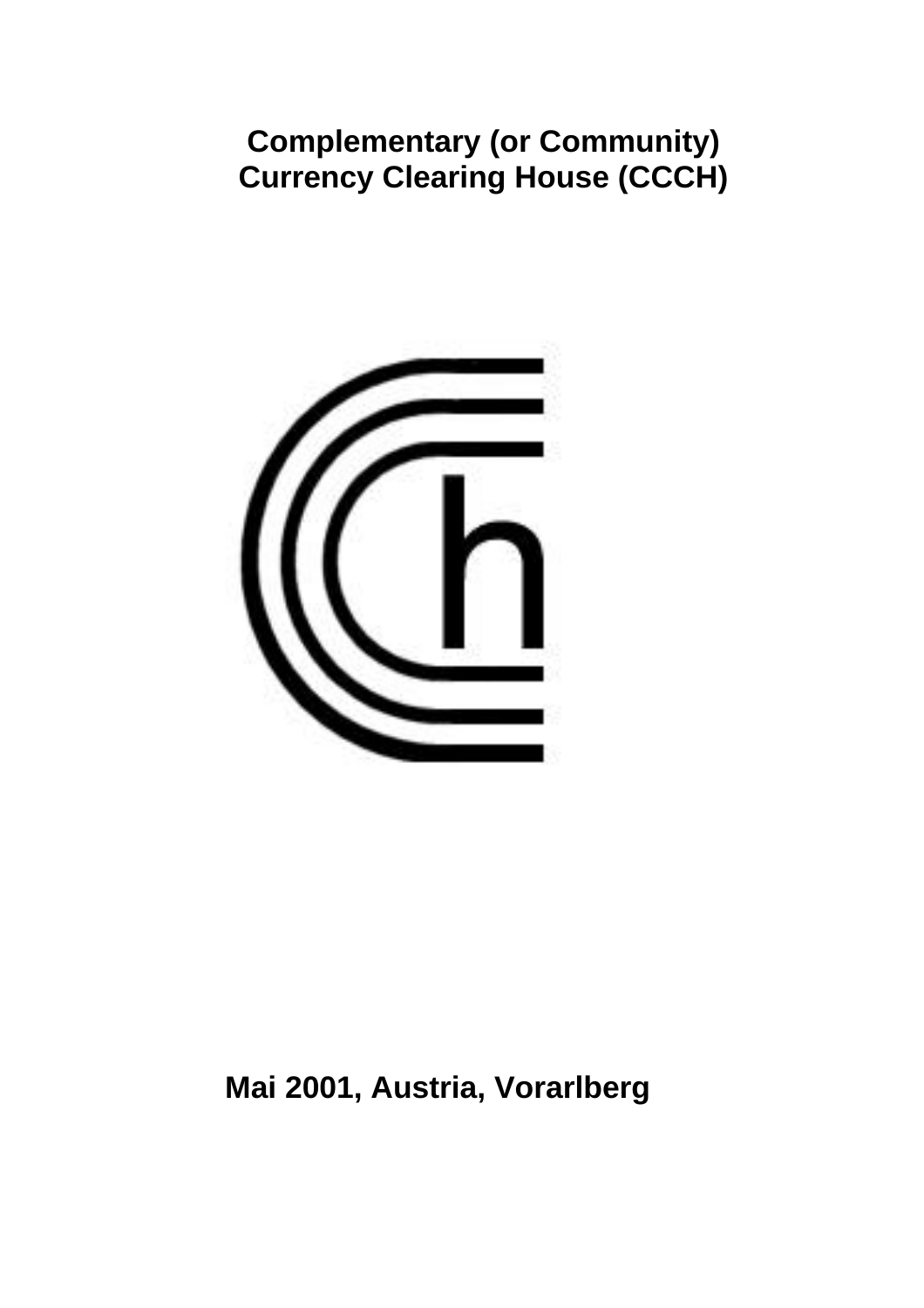

### **Clearinghouse - The key to further development.**

The Complementary Currency Clearing House is an Internet-based clearing system that would enable complementary currencies of different types from anywhere in the world to be exchanged among themselves. It would be an important next step to empower the complementary currency movement.

Specifically, it would provide a substantial boost to the complementary currency process by enabling people to earn credits in their own local currency on the Net, and use it in their own community. It also would help avoiding the growing competition among different complementary currency systems at the grass root level (for example North London has now 4 different systems including one Time Dollar system and 3 types of LETS, and people who belong to two different systems are not in a position to trade with each other. This creates tensions among the different systems. Currently the typical ad-hoc solution is for the same person to become member of different systems. However, this solution is not scaleable, it multiplies operating costs for each system and is in many cases inconvenient for the users as well as the number of systems proliferate.

This next evolutionary step in complementary currencies would be to create a clearing house software that would be operating on the Net, which would enable people to start their own local clearing system at whatever scale desired. It would also provide a forum for operation among different types of complementary currency systems.

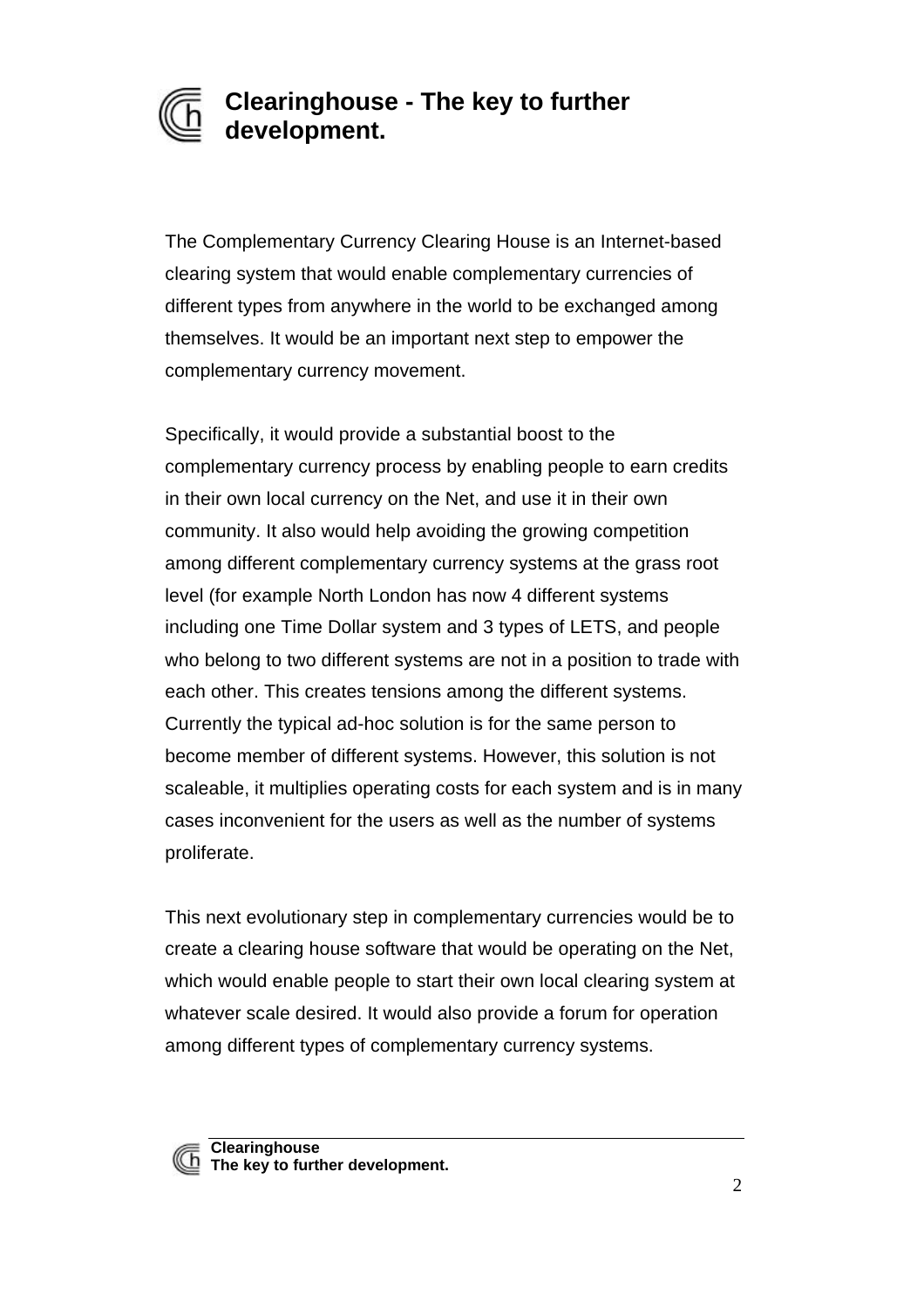**Wi**thin the last **18 years worldwide** more than 2600 complementary currency systems came into being, like the "Green Dollars" in Australia, New Zealand and Canada, **..LETS**" in Great Britain, **"Talente"** in Germany and **"Time Dollars"** in US. These complementary currency systems have exchanges among their members as their main aim.

The fact that the number of people involved grows and the systems exist now for a longer period of time enhances the wish to use the mostly regional currencies also outside the local system. The aim of the CCCH is the creation of an international Internet clearing- and information exchange.

This enables new synergies among the local systems and makes it possible for their members to perform transactions, when necessary, also outside the local system boundary. It should be emphasized, however, that the primary aim of the complementary currency systems would be to encourage local exchanges, and therefore there would be an upper limit (currently proposed at a maximum of 10%) of the transactions of any one system that would be outstanding on the CCCH.

The Clearing Houses also assist in the development of new systems and the linking with commercial bartering systems. This will considerably increase the diversity of goods and services available by complementary currency payment, and thereby contribute to mainstream the relevance of complementary currencies .

## **Regional - International**

The benefit of a clearing house is regional as well as international. Not only in developing new systems, but also for exchanges among systems within one city or region the clearing house can be of great importance. Until now there were only insufficient ways without safety standards to book exchanges of goods or services whenever it was



**Clearinghouse The key to further development.**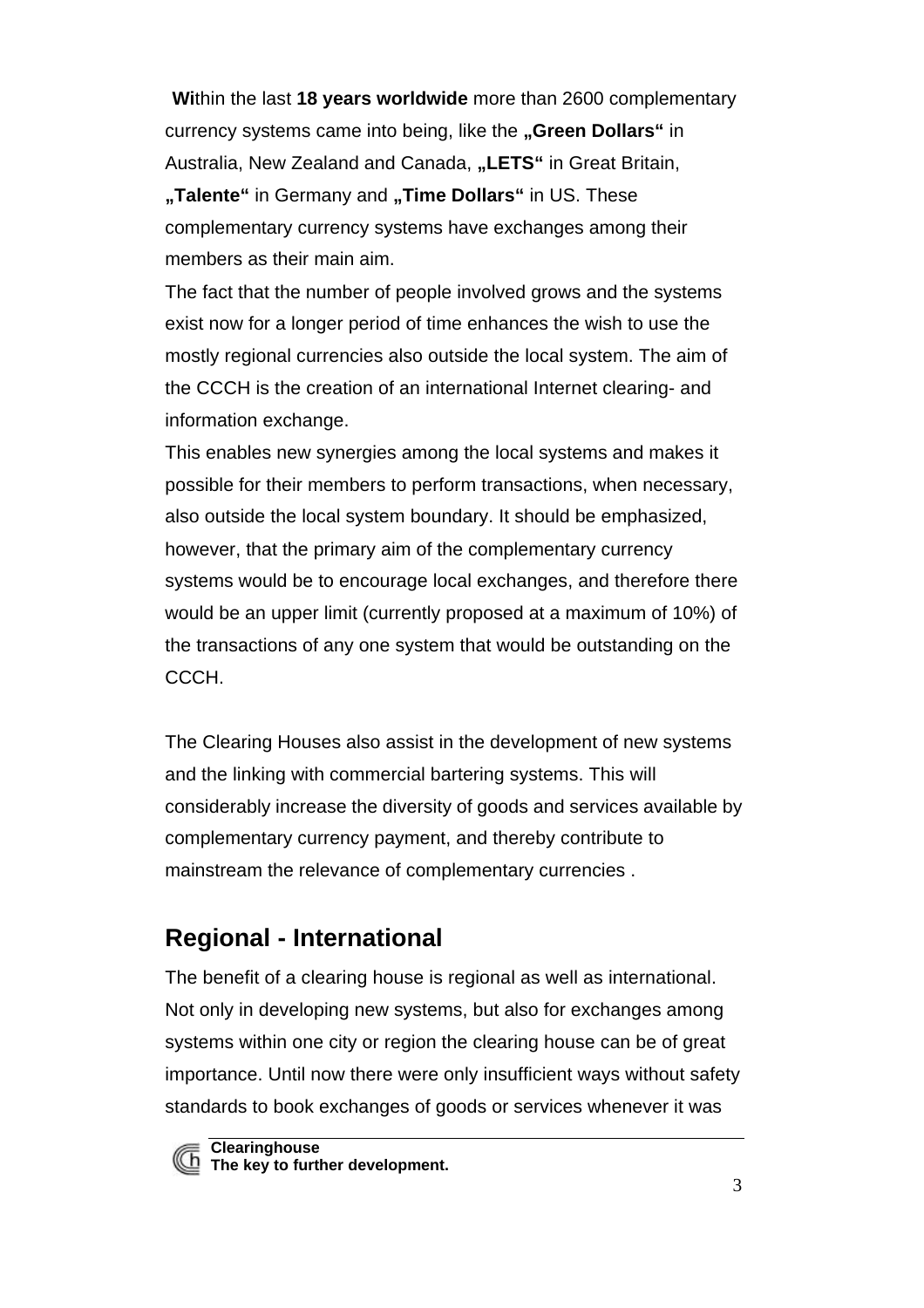done among several existing local complementary currency systems within one city. On the other hand members in one area usually do not know what is offered in a system only 2 kilometres away. An Internet newspaper "CCCH-news" provided by the CCCH would enable any user to post information about offer and demand in complementary currency systems, with a focus on goods and services relevant for a broader group than the purely local public (e.g. holiday rentals, software services, etc.)

### **Structure**

At the moment we are developing a prototype of an electronic, Internet-based clearing house. This should be the prototype for further developments of a CCCH. The idea behind that is a network of several equal CCCH in different states/regions worldwide. The first CCCH will be developed as freeware and be made available as an open-source software, so that it will be at the disposal of all users .A CCCH consists of several different tools which can be updated at any time. The heart is the accounting unit. It will perform the exchange of different currencies into the internal CCCH currency (one hour) and book the incoming transactions, to ensure that the communication among complementary currency systems and their members involved occurs smoothly.

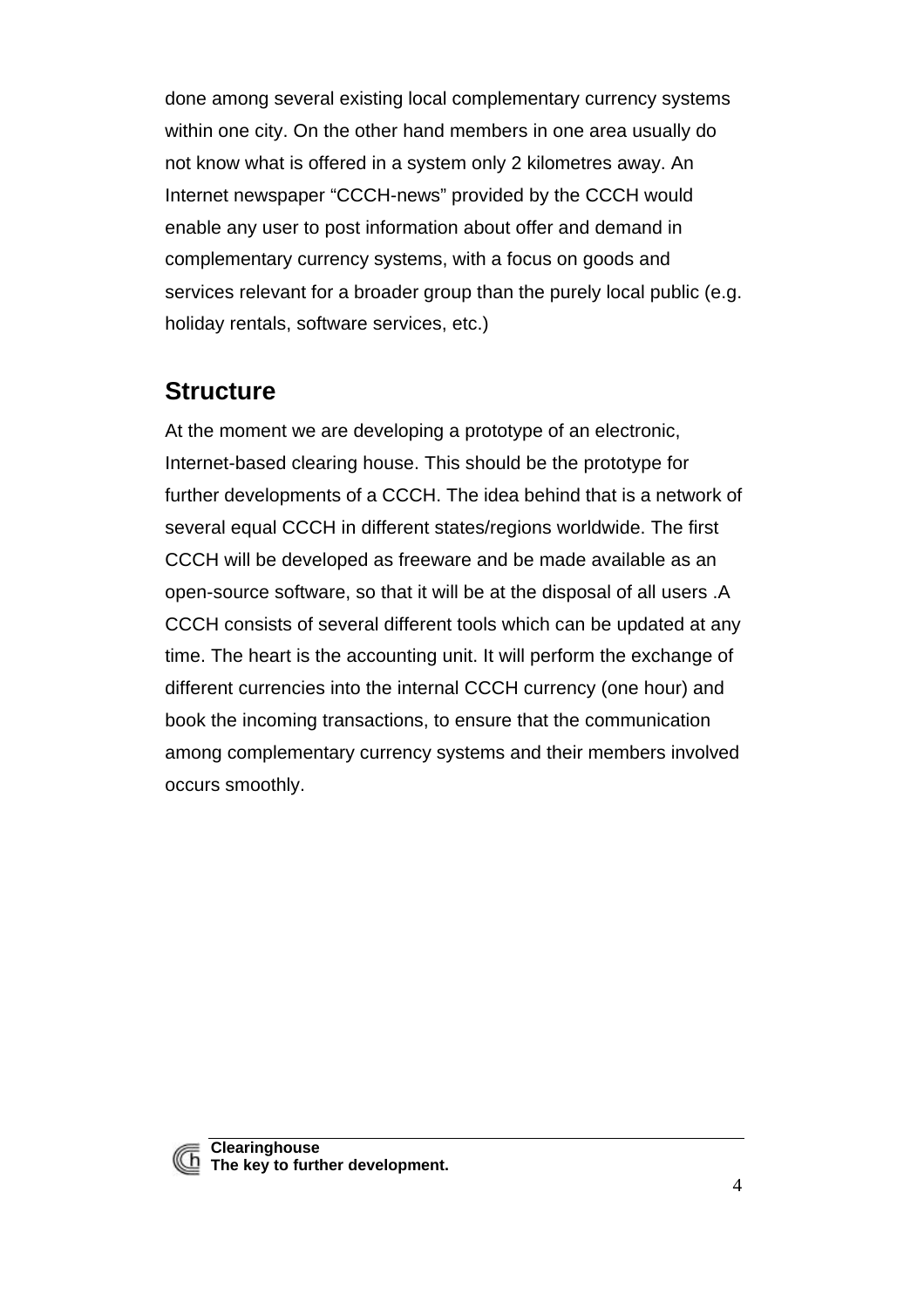### **Tools**

#### **CCCH news**

The Internet newspaper informs about all the offers of international interest (for example services like accommodation, translation, ....) and can be visited by every member.

#### **Freeware – Exchange software**

Available at the CCCH site would also be softwares (whenever possible, freewares) useful to run a local complementary currency system. On the long run this will enable a faultless automatically link between local complementary currency systems and the CCCH. A first step will be the providing of the Talente and the Time Dollar Programme. Other softwares will follow.

#### **Feedbacksystem**

This system, technically called "Internet Reputation System" should ensure a high quality of the offers. It is a system to enable a buyer of a service/goods to easily fill in a remark/feedback about what s/he bought. All other users have access to these feedbacks before deciding to complete a transaction.

#### **Security**

All relevant data are transmitted PGP-coded. The security system will be programmed as additional tool to enable an updating at any time.

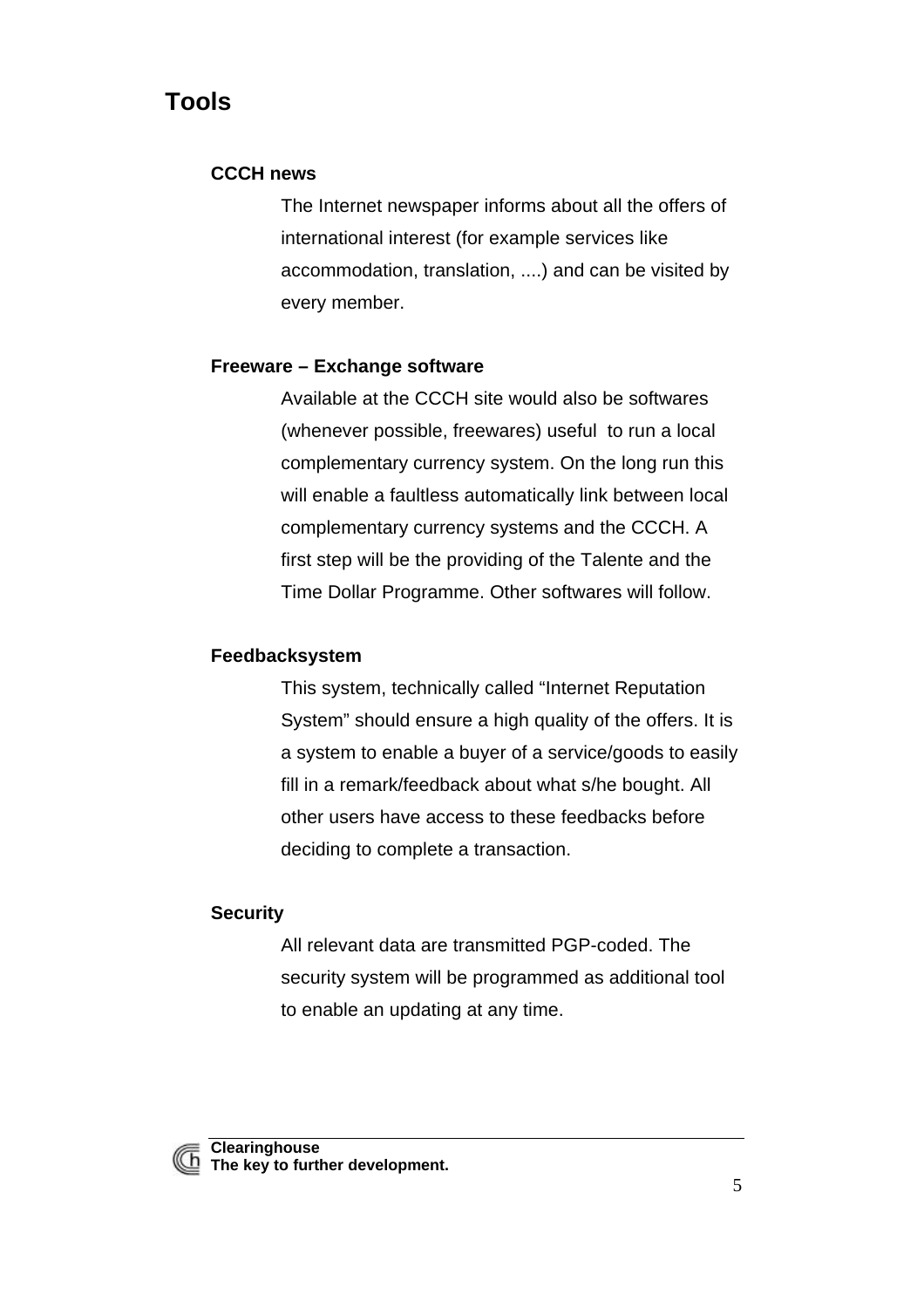## **Strategy**

CCCH should primarily be user-friendly. Furthermore, the additional effort for any existing local complementary currency system to become member of a CCCH should be minimal. All users of a CCCH (individual members of a local complementary currency system that is itself member of the CCCH) would be able to directly check the offers and book their transactions on-line. All further communications necessary to complete the transaction would be handled automatically by the CCCH software.

Example: A member of the "Ithaca hours" system in the US stays overnight in Vienna at a member of Talentetauschkreis-Wien and wants to pay with Ithaca hours. Via Internet ,the member of the Ithaca hours system logs with a password in the clearing house. The booking takes place in the CCCH and an email confirmation will be sent to the Ithaca hours system and the Talentetauschkreis Wien as well as to the two members involved.

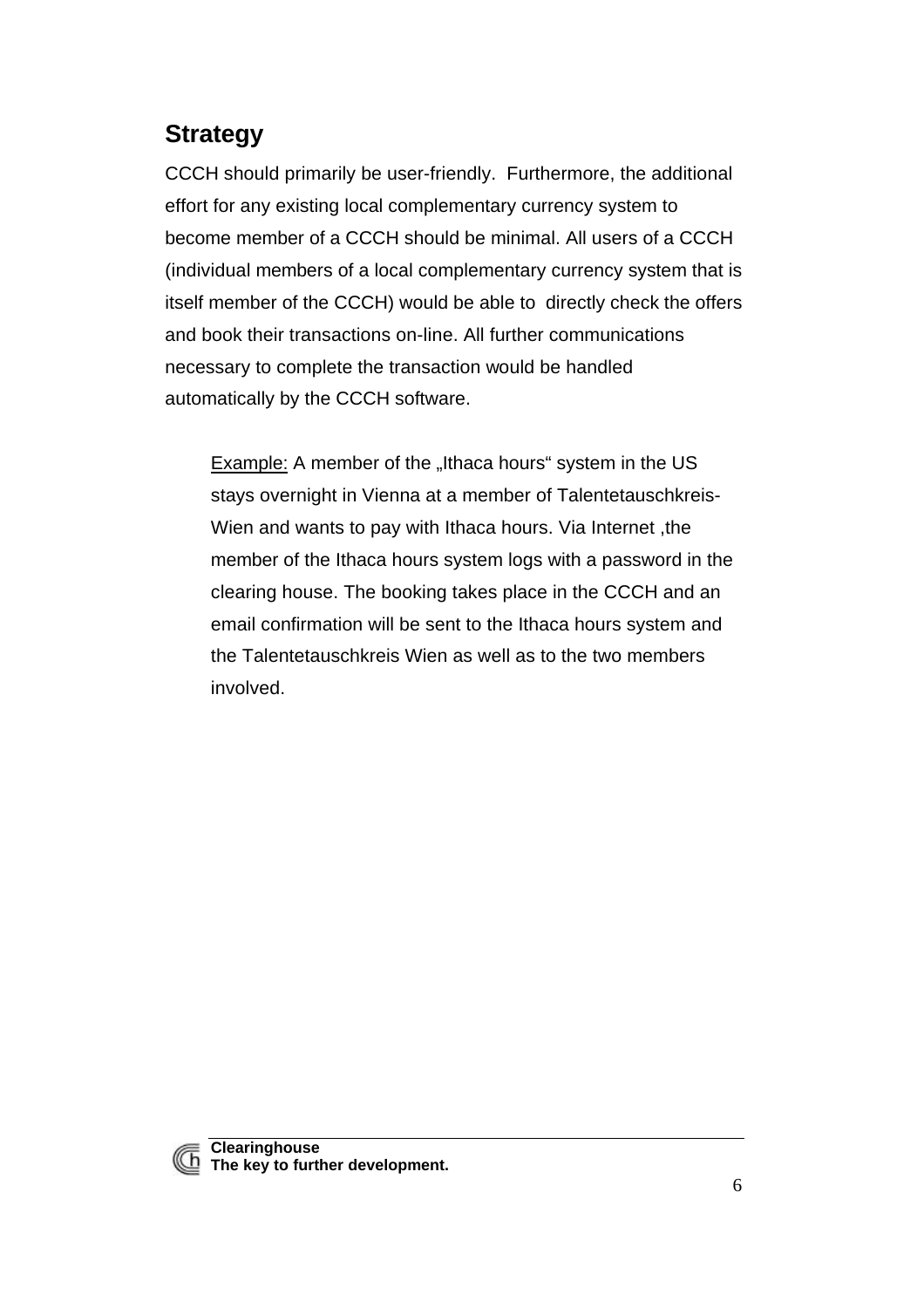## **Organisation**

#### **Governance Team :**

#### Tasks:

- **Decision about all internal strategic issues like** membership fees, Rules for the procedure, demurrage charges, criteria for exclusion etc.
- **Cooperation with other CCCH**
- **Karketing, promoting the idea of CCCH**

#### Initial members:

Sue Bell - UK, Edgar Cahn Founder of Time Dollars –USA, Bernard Lietaer – US, Michael Graf – A, Gernot Jochum-Müller –A, Wolfgang Steinhauer –

Other people with appropriate experience and who volunteer to get involved will be included in due time.

#### **Technical Team:**

tasks:

- **EXECCH** software
- **EXECUTE:** adapting the different complementary currency systems software to the interface with the CCCH
- **BED Assisting and cooperating with the Governance Team**

#### members:

 Wolfgang Steinhauer –A, Renato Pichler - CH, Michael Graf – A; Leader: Gernot Jochum-Müller -A

#### **Information exchange:**

#### tasks:

- Contact person for people who want to become members with the CCCH
- Contact person for members concerning transaction costs
- Contact Person concerning the handling of software

#### members:

Karin Klas – A, Gernot Jochum-Müller

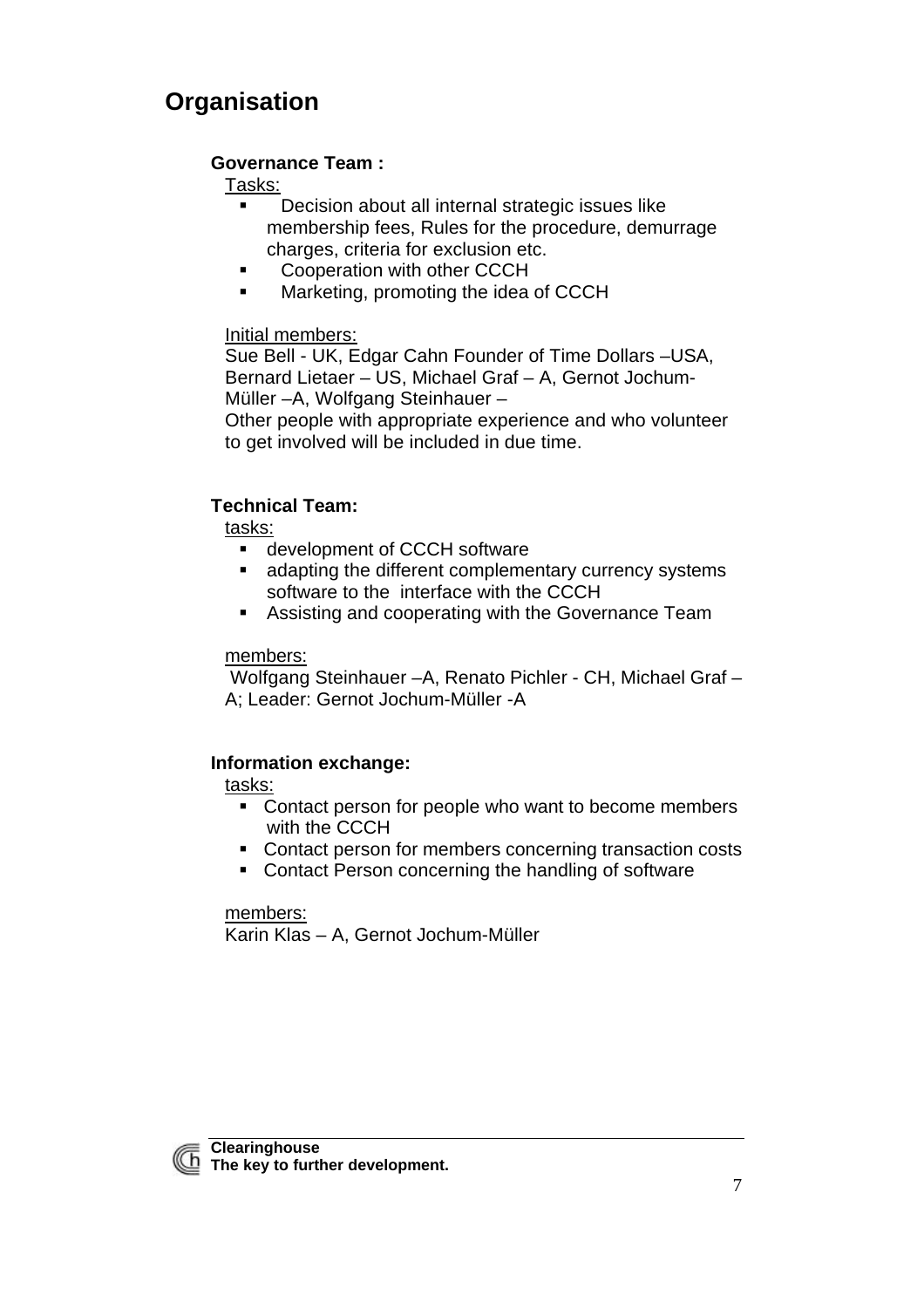# **Services Offered by CCCH**

- **Financial accounting management for non-regional /** international bookings
- **Exchange of credits from one complementary currency system** to another
- **Publishing of the Internet newspaper CCCH news**
- **Forwarding Information: website-addresses, exchange rates in** relation to the hour, account statements, addresses of change systems, control of credit, and so on.

# **Target Timing and Marketing:**

The following time schedule is conditional on the funding to become available at the appropriate time; part of which still needs to be raised.

1. step–August 2001

3-4 local complementary currency systems in Austria start to book transactions via Clearinghouse (in German)

2.step–September 2001

Set up of Governance Team, first meeting and email contact

3. step– January 2002 onward

Making CCCH available to complementary currency systems in both English and German speaking countries

4. step – 2003 onward

Further international expansion of CCCH and development of more decentralised CCCH approaches where appropriate.



**Clearinghouse The key to further development.**